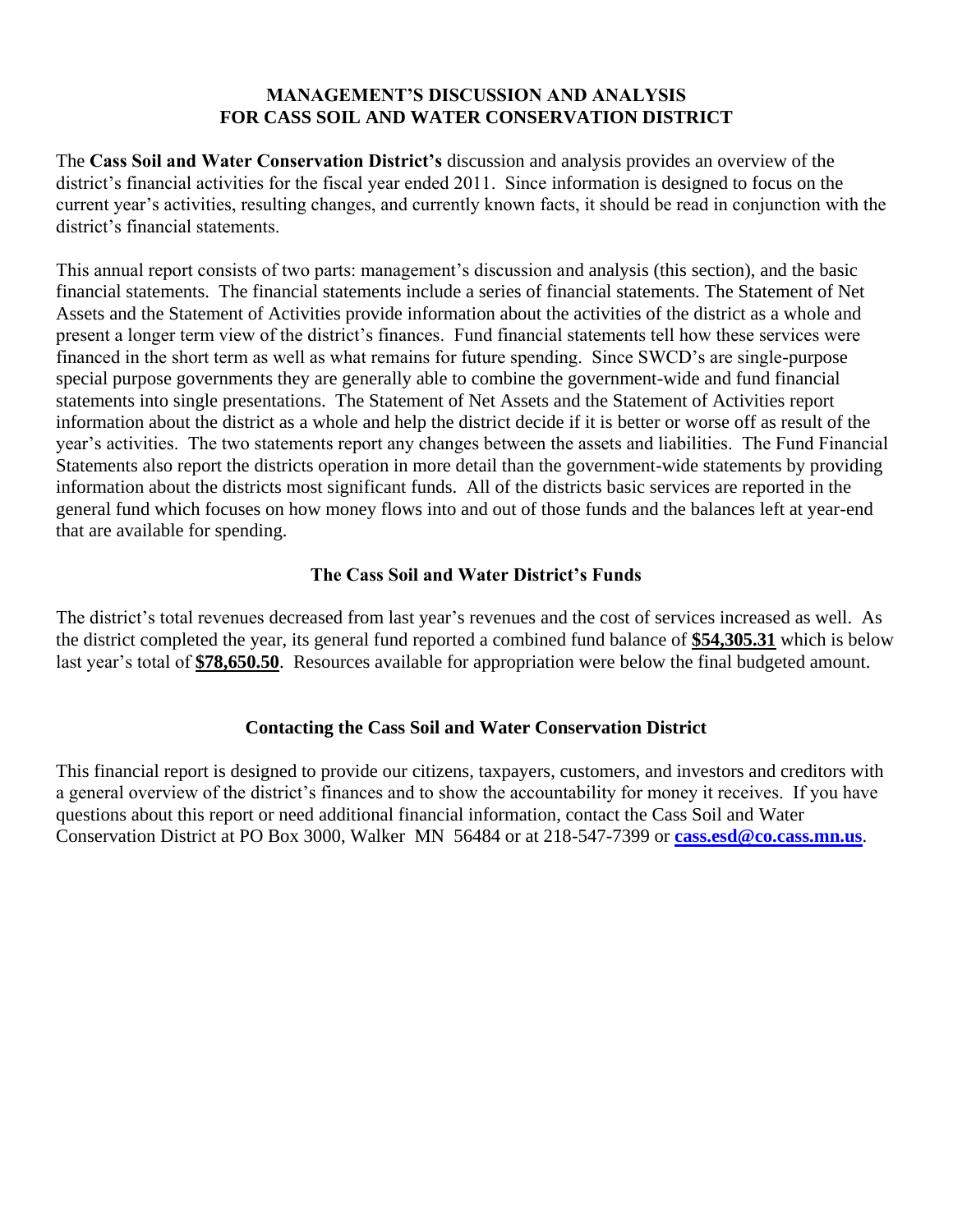# **NOTES TO THE FINANCIAL STATEMENTS December 31, 2011**

# I. SUMMARY OF SIGNIFICANT ACCOUNTING POLICIES

The financial reporting policies of the **CASS** Soil and Water Conservation District (District) conform to generally accepted accounting principles. These statements are prepared in accordance with Government Accounting Standards Board Rule 34, which changes the way both the statement of condition and the statement of revenues and expenses are reported.

# A. Financial Reporting Entity

The district is organized under the provisions of Minnesota Statutes Chapter 103C and is governed by a Board of Supervisors composed of five members nominated by voters of the District and elected to fouryear terms by the voters of the County.

The purpose of the District is to assist land occupiers in applying practices for the conservation of soil and water resources. These practices are intended to control wind and water erosion, pollution of lakes and streams, and damage to wetlands and wildlife habitats.

The **CASS** Soil and Water Conservation District, in cooperation with the U.S. Department of Agriculture Natural Resources Conservation Service and other agencies, provides technical and financial assistance to individuals, groups, organizations, and governments in reducing costly waste of soil and water resulting from soil erosion, sedimentation, pollution, and improper land use.

Each fiscal year the District develops a work plan that is used as a guide in using resources effectively to provide maximum conservation of all lands within its boundaries. The work plan includes guidelines for employees and technicians to follow in order to achieve the District's objectives.

The District is not considered a part of **CASS** County because, even though the County provides a significant amount of the District's revenue in the form of an appropriation, it does not retain any control over the operations of the District.

Generally accepted accounting principles require that the financial reporting entity include the primary government and component units for which the primary government is financially accountable. Under these principles the District does not have any component units.

#### B. Basis of Presentation - Fund Accounting

The accounts of the **CASS** Soil and Water Conservation District are organized on the basis of a fund and two account groups, each of which is considered a separate accounting entity. The operations of the fund are accounted for with a set of self-balancing accounts that comprise its assets, liabilities, fund balance, revenues, and expenditures.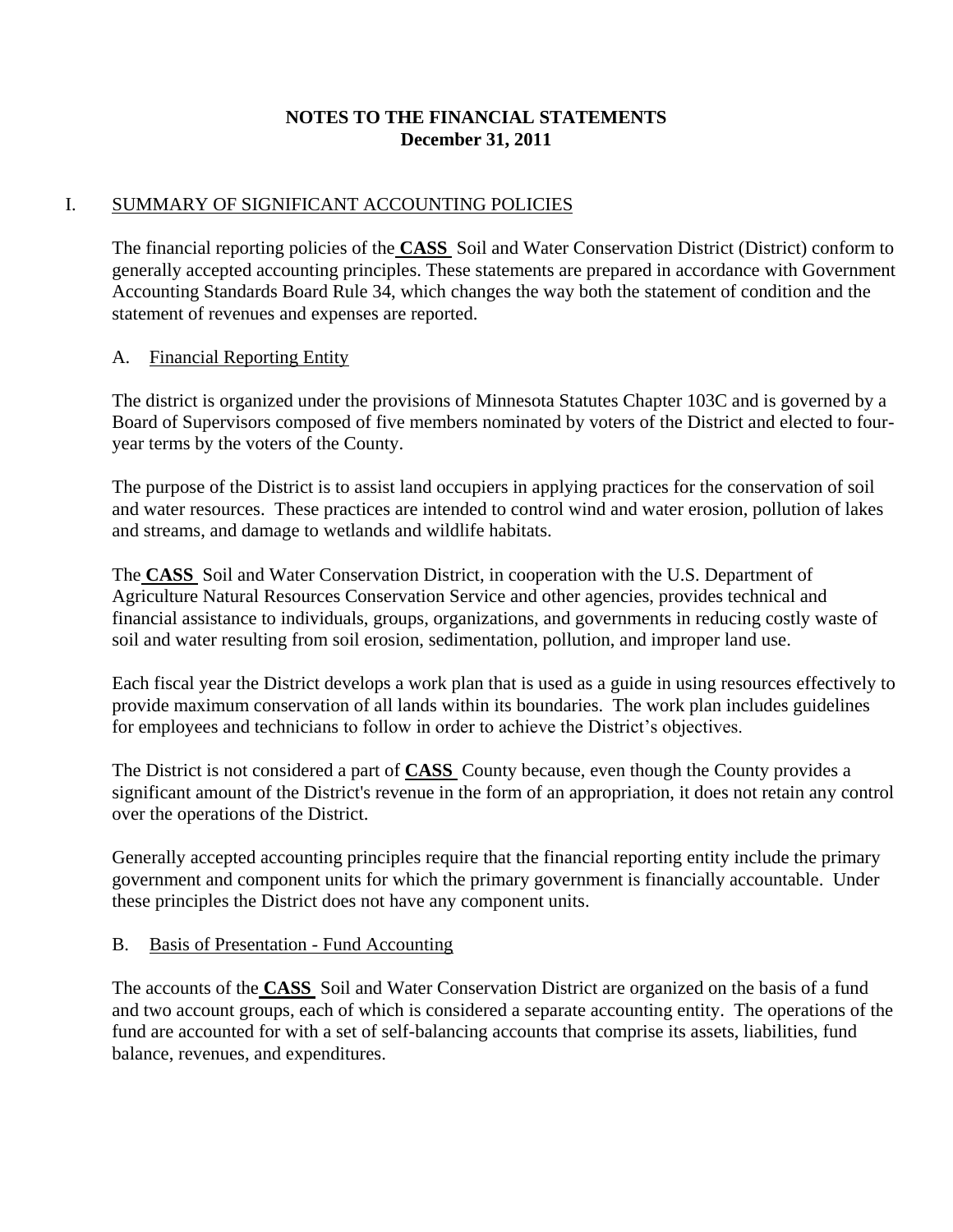## B. Basis of Presentation - Fund Accounting (Continued)

#### 1. Governmental Funds: General Fund

The General Fund is used to account for all revenues and expenditures incurred in operating the District.

#### 2. General Fixed Assets Account Group

This account group is used to record the District's general fixed assets, which include furniture and equipment.

## 3. General Long-Term Debt Account Group

This account group records earned but unpaid vacation and sick leave that has vested or is expected to vest.

## C. Government-Wide Financial Statements

The government-wide financial statements (i.e. The Statement of Net Assets and the Statement of Activities) report information on all the nonfiduciary activities of the District. The Statement of Activities demonstrates the degree to which the direct expenses of a given function or segment are offset by program revenues. Direct expenses are those that are clearly identifiable with a specific function. The government-wide financial statements are reported using the economic resources measurement focus and the accrual basis of accounting. Revenues are recorded when earned and expenses are recorded when a liability is incurred, regardless of the timing of cash flows. Grants and similar items are recognized as soon as all eligibility requirements imposed by the provider have been met.

#### Fund Financial Statements

The government reports the general fund as its only major governmental fund. The general fund accounts for all financial resources of the government.

Governmental fund financial statements are reported using the current financial resources measurement focus and the modified accrual basis of accounting. Revenues are recognized as oon as they are both measurable and available. Revenues are considered to be available when they are collectible within the current period or soon enough thereafter to pay liabilities of the current period.

Reimbursement grants are considered available if they are collected within one year of the end of the current fiscal period. Expenditures are recorded when a liability is incurred under accrual accounting.

Intergovernmental revenues are reported in conformity with the legal and contractual requirements of the individual programs. Generally, grant revenues are recognized when the corresponding expenditures are incurred. If the District also receives an annual appropriation from the County, it is recognized as revenue when received, unless it is received prior to the period to which it applies. In that case, revenue recognition is then deferred until the appropriate period.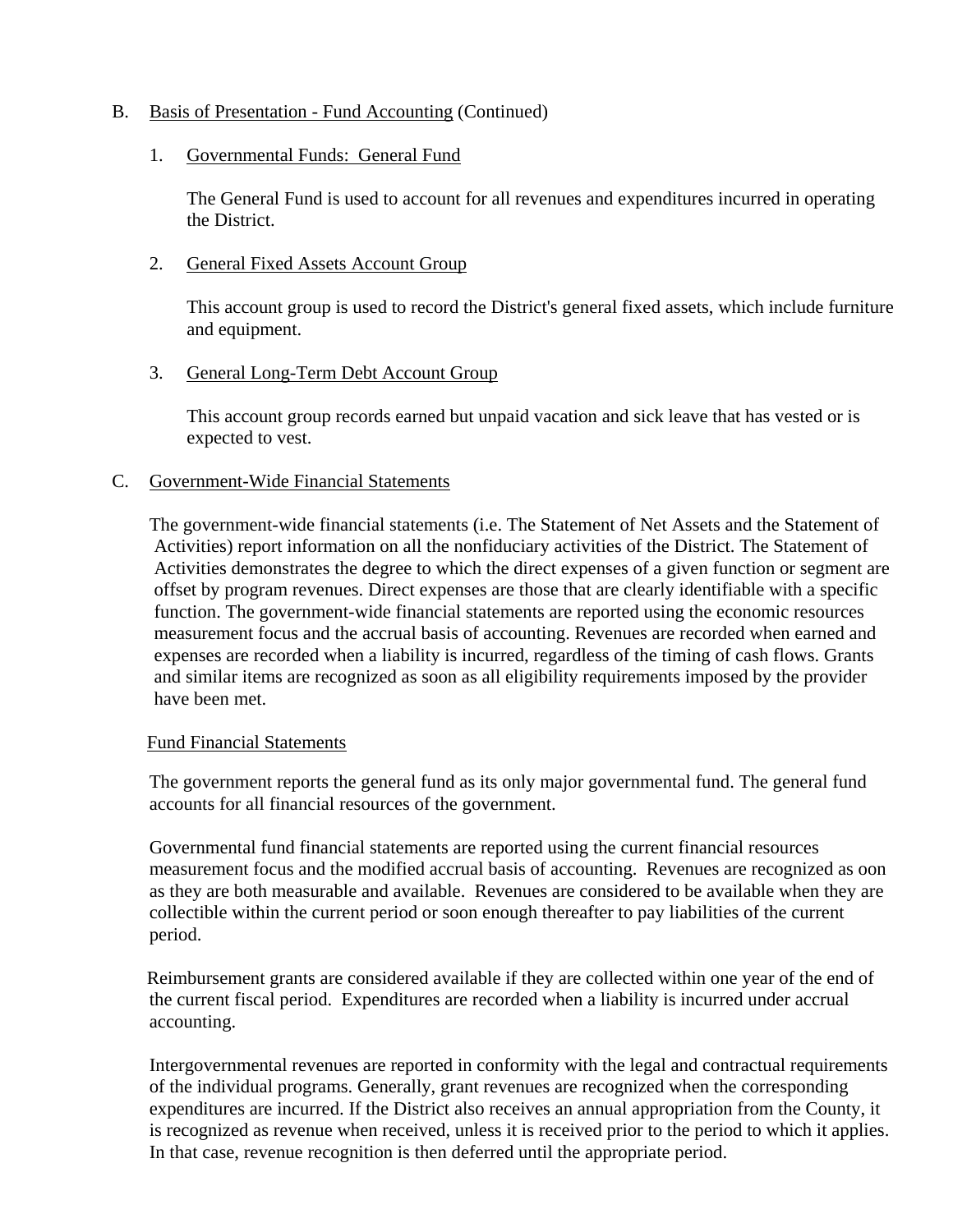Investment earnings and revenues from the sale of trees are recognized when earned. Agricultural conservation fees and other revenue are recognized when they are received in cash because they usually are not measurable until then.

Project expenditures represent costs that are funded from federal, state, or district revenues. State project expenditures consist of grants to participants of the cost-Share Program and other state programs. District project expenditures are costs of materials and supplies in District projects.

In accordance with Governmental Accounting Standards Board Statement No. 33, Accounting and Financial Reporting for Nonexchange Transactions, revenues for nonexchange transactions are recognized based on the principal characteristics of the revenue. Exchange transactions are recognized as revenue when the exchange occurs.

## D. Budget Information

The District adopts an estimated revenue and expenditure budget for the General Fund. Comparisons of estimated revenues and budgeted expenditures to actual are presented in the financial statements in accordance with generally accepted accounting principles. Amendments to the original budget require board approval. Appropriations lapse at year-end. The District does not use encumbrance accounting.

## E. Assets, Liabilities, and Equity Accounts

1. Assets

Investments are stated at fair value, except for non-negotiable certificates of deposit, which are on a cost basis, and short-term money market investments, which are stated at amortized cost.

2. Liabilities

Long-term liabilities, such as compensated absences, are accounted for in the General Long-Term Debt Account Group.

3. Equity

Investment in general fixed assets represents the District's equity in general fixed assets.

Nonspendable fund balance indicates the portion of fund equity that has been legally segregated for specific purposes or is not appropriable for spending.

Unrestrictive, committed or assigned account indicates the portion of fund equity that the District has set aside for planned future expenditures.

Unrestricted, unassigned fund balance account indicates the portion of fund balance that is available for budgeting and spending in future periods.

F. Explanation of Adjustments Column in Statements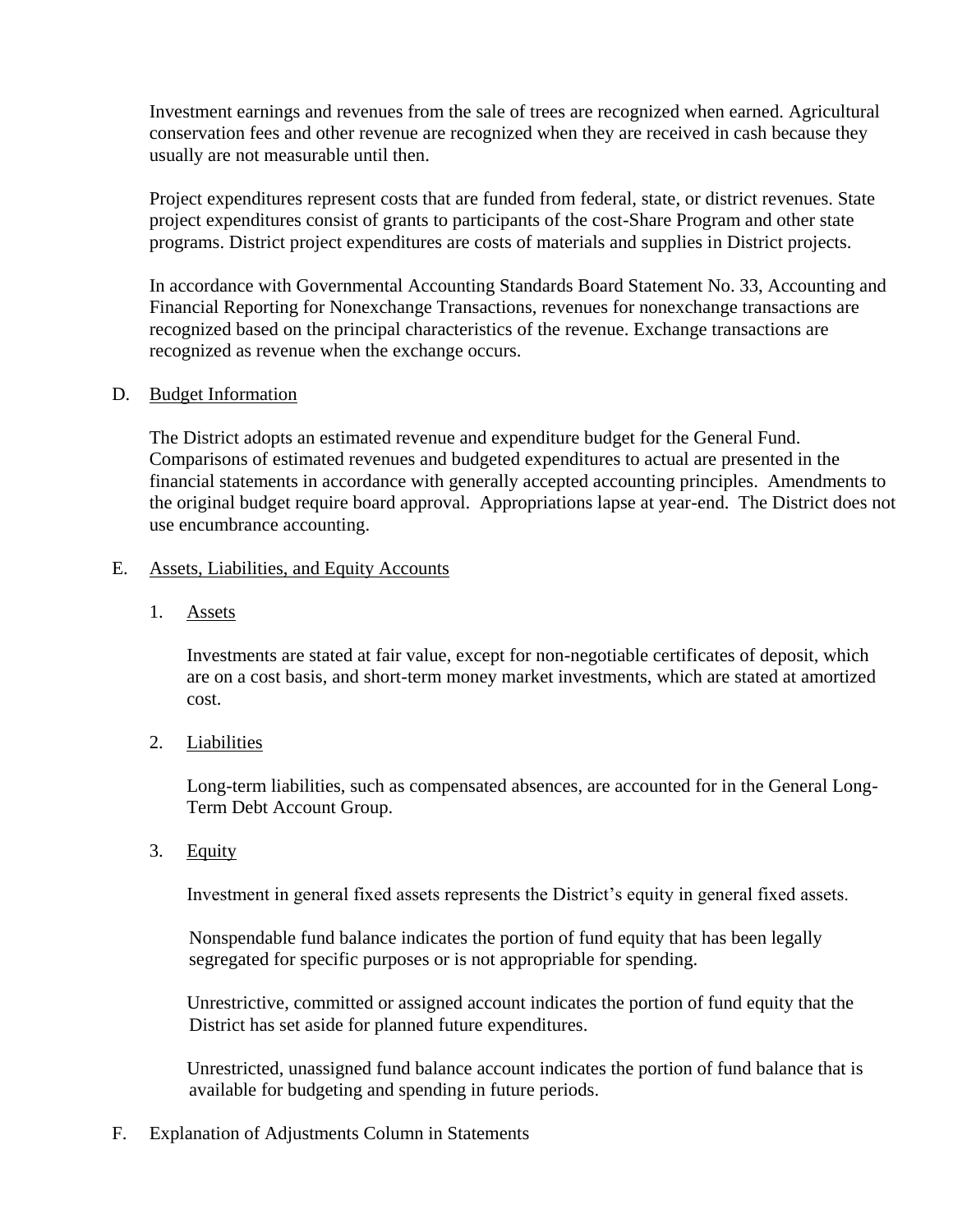1. Capital Assets: In the Statement of Net Assets and Governmental Fund Balance Sheet, an adjustment is made if the district has capital assets. This adjustment equals the net book balance of capitalized assets as of the report date, and reconciles to the amount report in the Capital Assets Note.

2. Long-Term liabilities: In the Statement of Net Assets and Government Fund Balance Sheet, an adjustment is made to reflect the total of Compensated Absence liability the district has as of the report date. See Long Term Liabilities.

3. Depreciation and Change in Compensated Absences for the year: In the Statement of Activities and Governmental Fund Revenues, Expenditures and Changes in Fund Balance, the adjustment equals the total depreciation for the year reported, plus or minus the change in Compensated Absences between the reporting year and the previous year.

# II. STEWARDSHIP, COMPLIANCE AND ACCOUNTABILITY

# B. Excess of Expenditures Over Budget

During 2011, actual expenditures, **\$96,520.00,** exceeded budgeted expenditures, **\$73,930.00**, by **\$22,590.00**.

# III. DEPOSITS AND INVESTMENTS

Minnesota Statutes 118A.02 and 118A.04 authorize the District to deposit its cash and to invest in certificates of deposit in financial institutions designated by the Board of Supervisors. At December 31, 2011, the District's deposits totaled **\$112,065.00**, of which **\$60,722.00** were cash deposits and **\$51,343.00** was invested in certificates of deposit. Minnesota Statutes require that all District deposits be covered by insurance, surety bond, or collateral. At December 31, 2011, all the District's deposits were covered by insurance or collateralized with securities held by the District or its agent in the District's name.

# IV. CHANGES IN CAPITAL ASSETS

# V. DEFFERRED REVENUE

Deferred Revenue represents unearned advances from the Minnesota Board of Water and Soil Resources and **Cass** County for various programs. Revenues will be recognized when the related program expenditures are recorded.

## Deferred Revenue for the year ended December 31, 2011 consists of the following – **BWSR Cost Share \$18,774.00, BWSR Service Grants - \$16,331.00, DNR Funds -\$16,173.00 For a Total of \$51,278.00.**

# VI. RISK MANAGEMENT

The District is exposed to various risks of loss related to torts; theft of, damage to, and destruction of assets; errors and omissions; injuries to employees; employee health; and natural disasters. To cover these risks, the District has purchased commercial insurance. Property and casualty liabilities and workers' compensation are insured through **MCIT** . The District is covered for errors and omissions through **MCIT** .